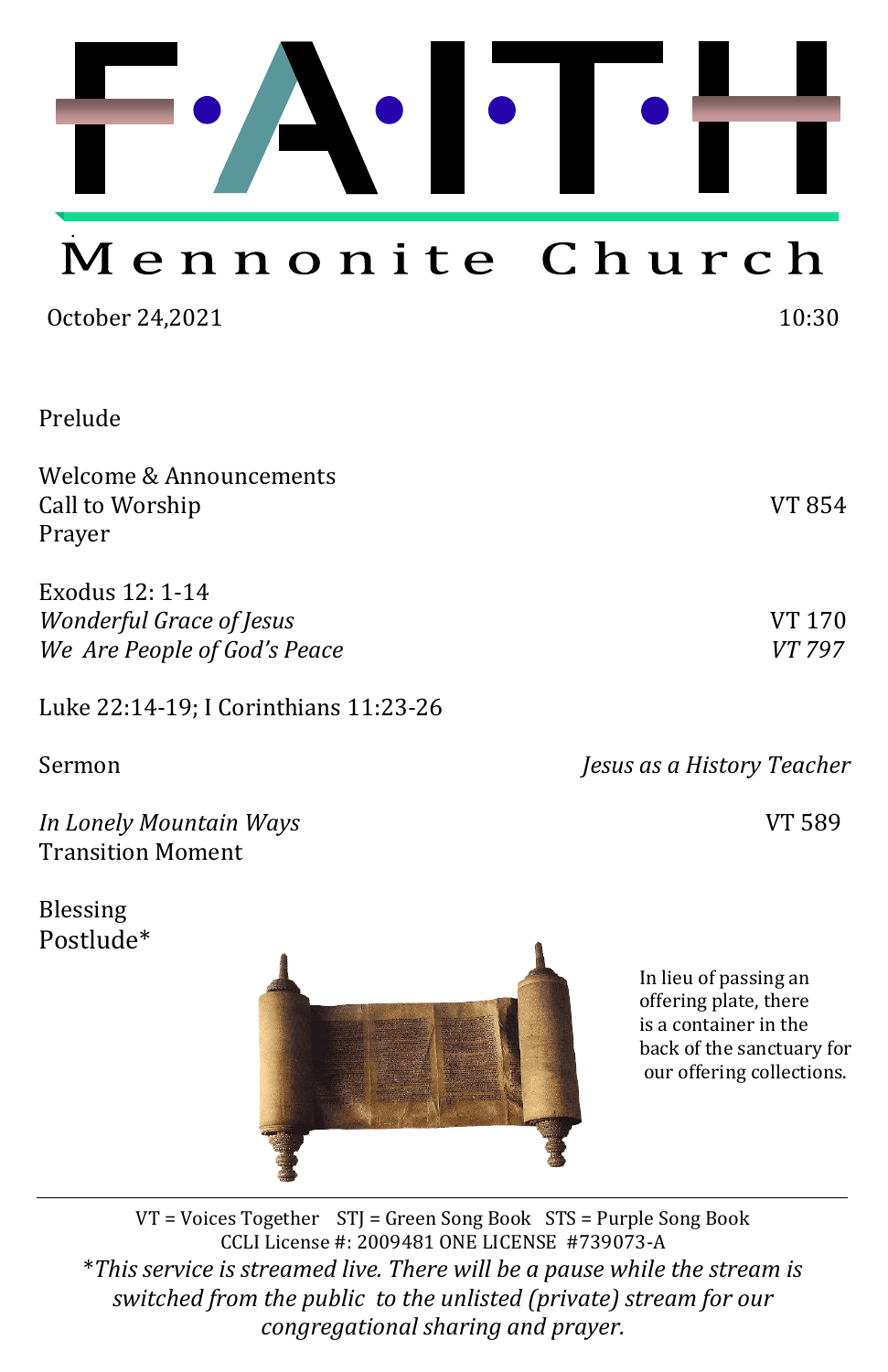#### **WORSHIP PARTICIPANTS**

| <b>OUR MISSION STATEMENT</b><br><b>WELCOME</b> to Faith<br>As followers of Jesus Christ, our<br>Mennonite Church. We are glad you<br>mission is to<br>are here.<br><b>Please</b> wear a mask during worship<br>of faith,<br>and singing.<br>If you need a listening assistance | Special Speaker  Mark Jantzen<br>Worship Leader Deb Schmidt<br>AccompanistsMarlene Habegger<br>Sanctuary Prep  Jane Schmidt | UshersMike Doerksen & Howard Allison<br>Greeters. Harlan Bartel & Virginia Neufeld         |
|--------------------------------------------------------------------------------------------------------------------------------------------------------------------------------------------------------------------------------------------------------------------------------|-----------------------------------------------------------------------------------------------------------------------------|--------------------------------------------------------------------------------------------|
| device or a large print bulletin,<br>- Nurture each other in the faith.                                                                                                                                                                                                        |                                                                                                                             | - Worship together as a community<br>- Invite everyone to share the gift of<br>God's love, |

please ask an usher.

There are a few \*quiet\* craft items on the back table of the sanctuary that can be used during worship.

- Nurture each other in the faith,

- Serve others in the spirit of Christ, and

**-** Proclaim His way of peace, justice and reconciliation.

## *FAITH FAMILY NEWS*

**THE CONGREGATIONAL MEETING** is today. This will be streamed around 11:30 on the private YouTube channel.

**PASTOR KRISTINE** will be on vacation from October 27-November 02. **OCTOBER 29,** the church office will be closed because Kathy will be on a college visit with Caleb. Pastor Kristine says that if you have an emergency, you can call her at 574-349-7053.

**CAREGIVERS ARE INVITED** to the next caregiver support group meeting on Monday, October 25, at 4:00 p.m. in the church Fellowship Hall. While persons in declining health (mental, emotional, physical) receive care from professional resources, their spouses or persons walking with them on their journey may have stresses and worries of their own. Sharing concerns of caregiving can be reassuring and encouraging. We will continue meeting for an hour each month on the fourth Monday at 4:00 p.m. Facilitator is Verda Deckert; Call or text her at 316-283-3293 with questions.

**MY COMMITMENT TO GOD'S WORK** pledge forms have been emailed to you or placed in your church mailbox if you do not have email. Please read the attached letter. After prayerful consideration, please fill out the form and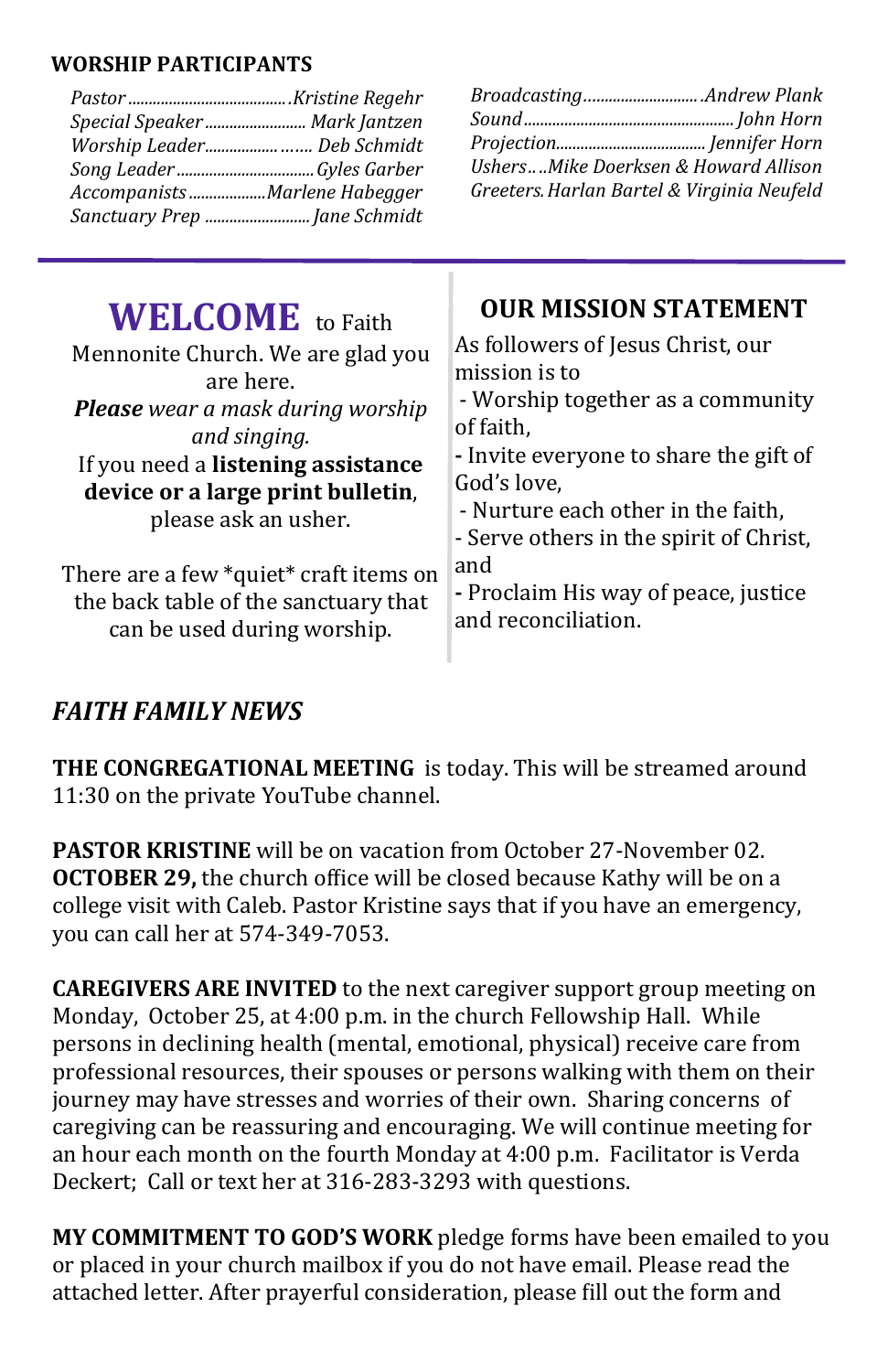### **SUNDAY SCHOOL FOR ALL AGES**

Meet in the Sanctuary at 9:00 AM on Sunday's, then to classrooms at 9:15-10:10 AM

**CHILDREN/YOUTH**

**Pre-K — 4th Grade:**  LL Room 103 Teacher: Brenda Martinez

**ADULTS Cornerstone:** Fellowship Hall

**Open Class:** LL Open Area

**Junior High (5th—8th Grade)** LL Room 105

Teacher: Tammy Plank

**High School**  LL FYG Hall Teacher: Oris Schrag



**Peaceful Practices Sunday School will be as listed below. This class is in the Fellowship Hall.**

**Lamp Lighters:**  LL Room 125

| <b>Kristine</b><br><b>Preaches</b> | <b>Class Session</b><br>(Date) | <b>Session #</b>    | <b>Theme</b>                   | <b>Scriptures</b>                   |
|------------------------------------|--------------------------------|---------------------|--------------------------------|-------------------------------------|
| 10/17                              | 10/24                          | 5                   | Dialogue                       | John 4:3-26                         |
| 11/7                               | 11/14                          | 6                   | Empathy                        | Luke 10:38-42;<br>Matthew 13: 10-15 |
| 11/21                              | 11/28                          |                     | Authenticity                   | Luke 6: 37-45                       |
| 12/5                               | 12/12                          | 8                   | Dignity                        | Mark 11:15-19;<br>Advent text       |
| $12/19$ &                          | 12/26                          | Christmas<br>Season | No Peaceful<br>Practices       |                                     |
| 1/2/22                             | 1/9/22                         | 9                   | Transformation   Acts 15: 1-12 |                                     |

return it. There are two ways to return your pledges. 1. The google forms link in your email. 2. There is a box to return paper forms on the credenza in the foyer. Please return these forms by November 7. There are extra paper forms by the return box as well. Thank you for your prayerful and prompt consideration.—Faith Mennonite Church Council.

**SAVE THE DATE!** Board of Fellowship, Witness, and Outreach will be hosting a **Campfire in the Pit** event on Wed, Nov. 3rd at 7:00 pm. Plan to come with lawn chairs or a blanket, and a water bottle if you get thirsty. We will enjoy about 45 minutes of singing and then end with prayer.

**ON NOVEMBER 1** the Mission Circle will meet in the Fellowship Hall at 7 pm for Weldon and Florence Schloneger's program on "Crossing Flint" using their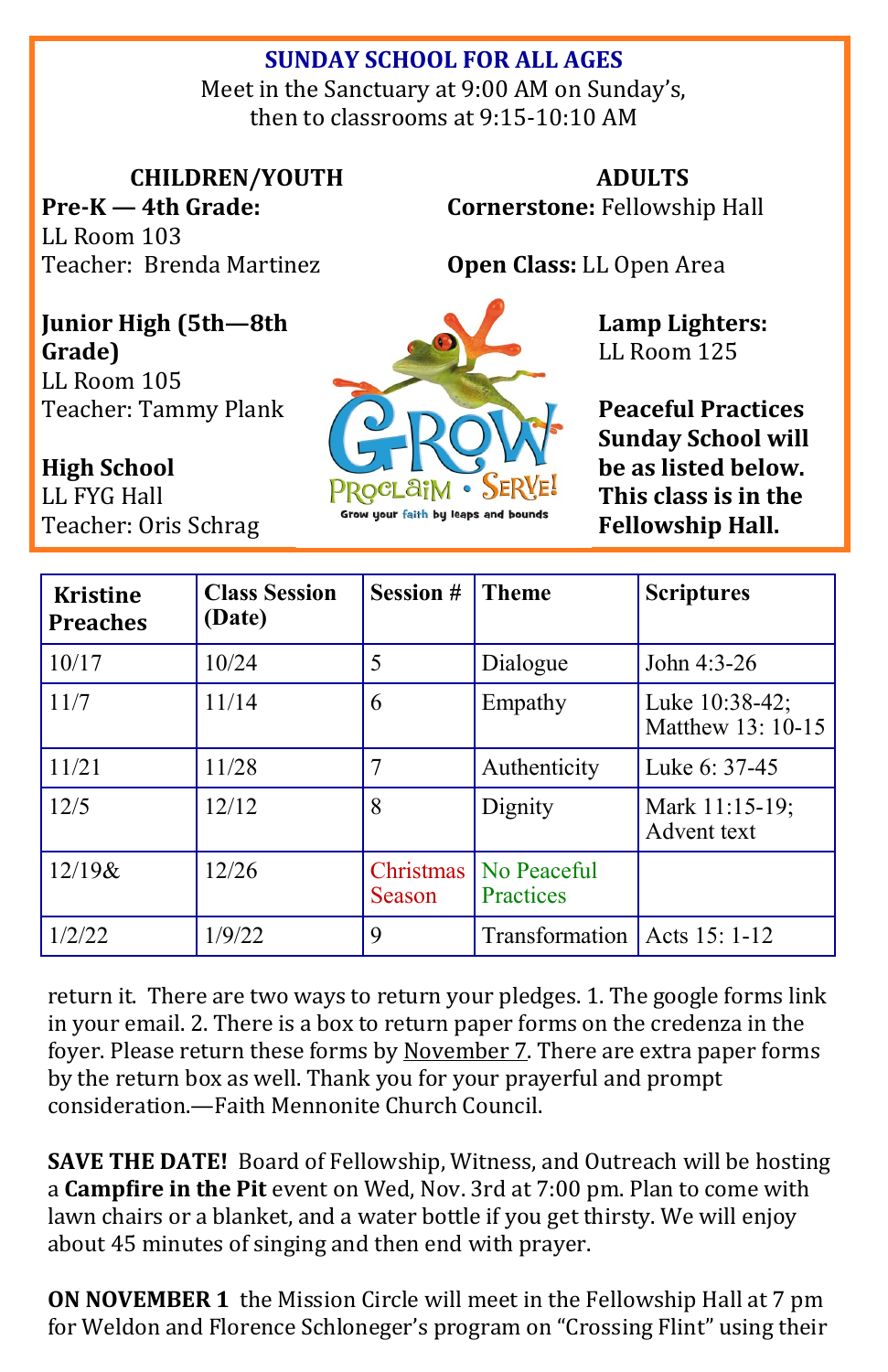photography and poetry. Folks from Shalom Mennonite Church are invited to join us. The project is items for Harvest of Love and the offering is for Faith Mission Circle. Both men and women are invited.

**PLEASE CONSIDER** signing up for a one day online workshop by Lombard Mennonite Peace Center happening Nov. 3 called *Conflict Transformation Skills for Churches*. The church will provide the registration fee if you are interested. Contact Shari Scheffler or the office.

**SEVERAL PEOPLE** have inquired about purchasing *Peaceful Practices* in an already printed form. We have the books and they are \$5 each. Please see Pastor Kristine or Shari Scheffler if you want one. Thank you.

**WOULD YOU LIKE TO** tie comforters? There are some ladies who are meeting every Wednesday and Thursday from 9:30 AM—Noon to tie comforter's in the fellowship hall. If you have never done this, they will teach you. Please bring a thimble and a small scissors with you. Thank You

**THE MEMORIAL SERVICE** for Nathan Longenecker is this afternoon (the 24th). John plans to drive there with friends. We are thankful he can go. - Alice Jantzen

# *BEYOND FAITH MENNONITE CHURCH*

**THE NEWTON AREA CANCER SUPPORT GROUP** invites you to hear guest speakers Diana Thomi and Benita Baker who will speak on "The Healing Power of Forgiveness" on Thursday, October 28, 2021, at 7:00 at Shalom Mennonite Church, 800 East First Street, Newton, KS. Masks will be required and we will have the ability to socially distance.

Diana is Executive Director and Benita is Volunteer Coordinator of Victory in the Valley in Wichita, which is a non-profit organization, that began in 1983 in Wichita with the following mission: To encourage cancer patients and families on their journey by offering HOPE through emotional and spiritual support while providing practical services to improve the quality of their lives.

**MCC MEAT CANNING** will be from November 16-17 for the church's in the Newton area. <https://tinyurl.com/MeatCanning2021>is the link to signup on line. A running total of our contributions toward MCC Meat will be on the back of the bulletin.. Please see the Witness and Outreach bulletin board by the education wing stairs for more information from Loren Reusser.

**TODAY, OCTOBER 24,** from 5-7pm, First Mennonite Church of Halstead will be having a Hog Roast. This pulled pork meal will be by donation with proceeds going towards the WDC Hope Fund. See the bulletin board for more information.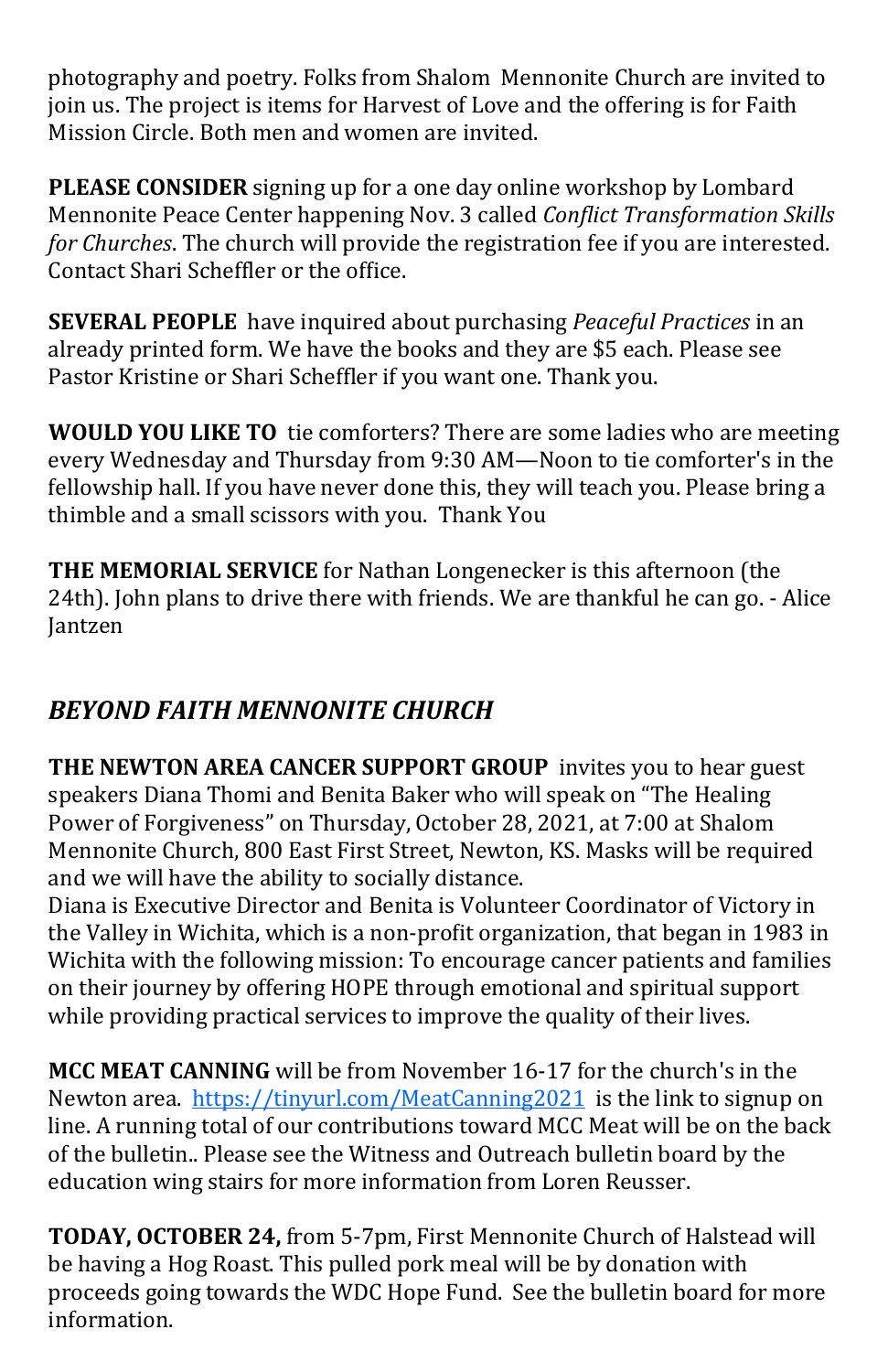**ARE YOU INTERESTED** in a new book about Alexanderwohl Names? Brian and Nancy Stucky of Goessel have put together a fascinating collection of birth names and other information as recorded in the 400—year church records of the Alexanderwohl Mennonite Church. See the bulletin board in the foyer for more information on how you can get a copy of your own.

# **BETHEL COLLEGE AND OTHER AREA EVENTS**

**BEL CANTO SINGERS FALL CONCERT: [Deep Peace](http://click.gotoextinguisher.com/click/ap3h-2gitl3-kxile6-7811x5s3/)** – today, 2 p.m. at Hesston Mennonite Church.

**NEWTON MID-KANSAS SYMPHONY ORCHESTRA** presents their 65th Anniversary Season. Their first concert of the season is today the 24th at 4:00 PM at Bethel College Memorial Hall. See the bulletin board for more information.

**Thursday, October 28** at 7:30 PM Bethel College Chamber Orchestra Halloween concert in Krehbiel Auditorium.

**Friday, October 29** the "Voices Together" are exhibit opens at the Regier Art Gallery

**FORMELY KNOWN AS HESSTON –BETHEL PERFORMONG ARTS,** Sunflower Performing Arts series will open with the first-ever Sunflower Soirée, a concert of local and regional artists that also promotes the season ahead and kicks off the organization's annual patron drive. This event is on October 31, 2021 at 3:00 PM. At Hesston Mennonite Church and is free. The Sunflower Performing Arts series will continue to feature world-renowned artists. The 2021-22 lineup includes: Canadian Brass on Dec. 7; Mad River Theater Works Presents: Freedom Riders on Jan. 28; VOCES8 on Feb. 22; and Stephen Lancaster, baritone, and Kevin Vaughn, organ, on Mar. 27. More information on each performance can be found at [sunflowerarts.org.](https://www.hesston.edu/sunflower-performing-arts/) All concerts will take place at Hesston Mennonite Church. Masks are required.

**Sunday, October 31** at 4 PM Bethel College fall choral showcase, "Bethel Sings" featuring the Concert Choir, Women's Ensemble, Woven, & Open Road

**Friday, November 5** at 11 AM and 7 PM Jan Kraybill brings two lectures on the theme "This is Our Story, This is our Song: The Power of Music in Community". Following this lecture there will be an artist reception for the "Voices Together" exhibit at the Regier Art Gallery.

**Tuesday, November 9 at 7 PM** Bethel College's Organ Recital Series returns in-person with Shirley Sprunger King, DMA.